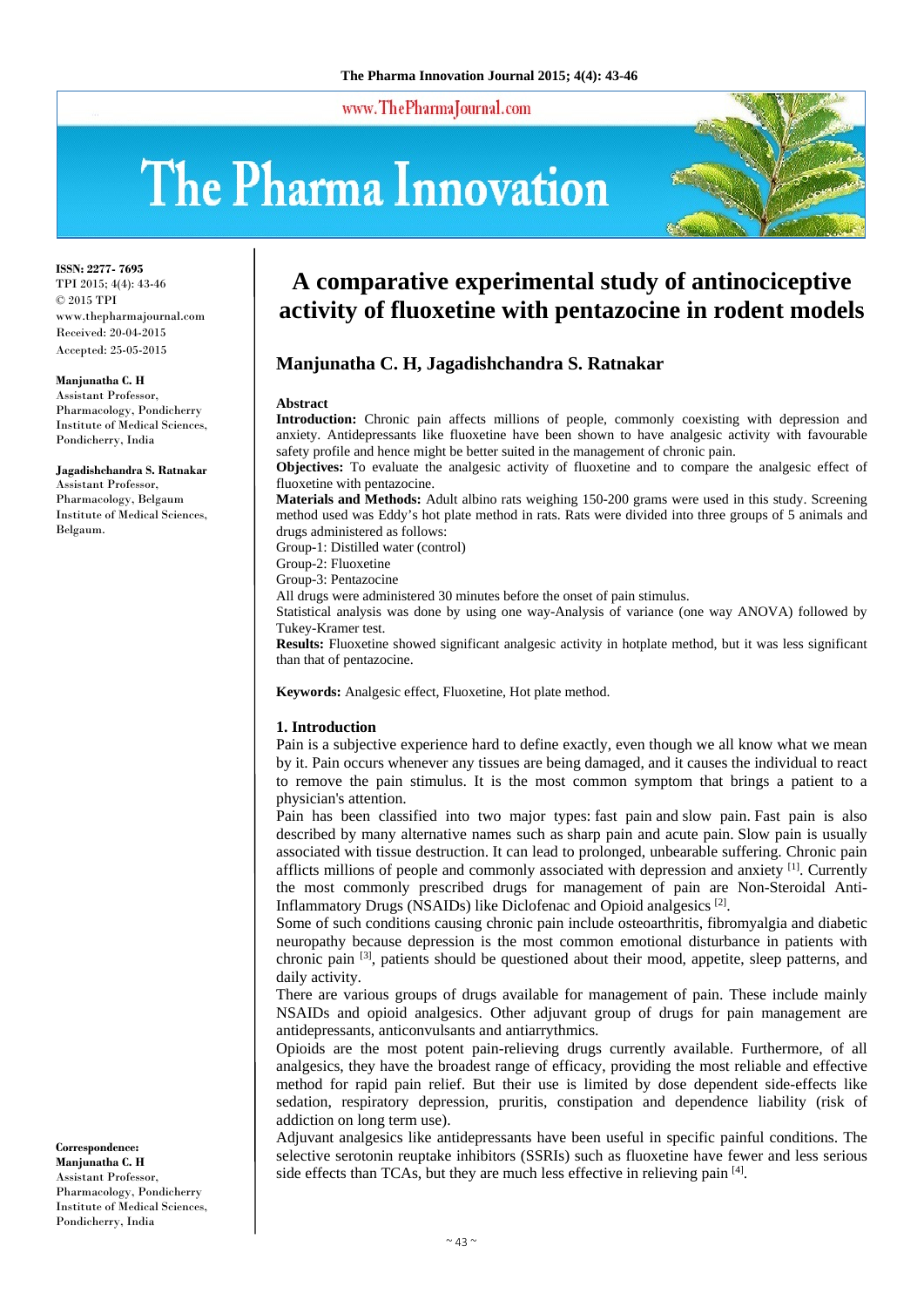The previous studies conducted both on animals and humans to evaluate antinociceptive activity have conflicting results. Hence this present study was carried out with a view to elucidate analgesic activity of fluoxetine, an SSRI and to compare its activity with standard analgesic drug pentazocine.

## **Objectives**

1. To evaluate analgesic activity of fluoxetine

2. To compare analgesic effect of fluoxetine with pentazocine.

#### **2. Materials and Methods**

**2.1 Materials**: Adult albino rats (weighing: 150-200 gms), Eddy's hot plate and Tuberculin syringe (for injection of drugs)

**2.2 Drugs:** Fluoxetine was obtained from Cipla, Mumbai and Pentazocine was obtained from Ranbaxy, Mumbai.

**2.3 Methodology:** The study was carried out at the Department of Pharmacology, M.R. Medical College, Gulbarga on adult albino rats from central animal house of M. R. Medical College after obtaining institution ethics committee approval to undertake this study.

Adult albino rats of either sex weighing about 150-200 grams were used for the study, maintained at a temperature of  $25±1$ °C in a well-ventilated animal house and standard laboratory conditions of food and water before start of the experiment.

All drugs were administered 30 minutes before the onset of pain stimulus.

**2.4 Grouping of Animals**: Analgesic activity was studied using rats in hotplate method<sup>5</sup> observing the latency of paw licking or jumping. Rats were divided into three groups of 5 animals each (n=5) as follows:

- Group 1: was given distilled water (control).
- Group 2: was given Fluoxetine (10 mg/kg i.p.)
- Group 3: was given Pentazocine (10 mg/kg i.p.)

**2.5 Care of the Animals**: Handling and care of animals was according to Committee for the purpose of Control & Supervision of Experimental Animals CPCSEA guidelines. Care during the animal study included food, water, shelter etc.

**2.6 Statistical Methods:** The values obtained are expressed as mean±SEM. Statistical analysis of differences between groups was carried out using one-way analysis of variance (ANOVA) followed by Tukey-Kramer test.

Probability (P) value of  $< 0.05$  was taken as the level of statistical significance.

### **3. Results**

Table 1: Group-1 – Control (treated with Distilled water) Latency of response (Paw licking or jumping) in seconds) in Hotplate Method

|         | <b>Reaction time (sec)</b> |              |              |  |
|---------|----------------------------|--------------|--------------|--|
| Rat No. | <b>Basal</b>               | After 15 min | After 30 min |  |
|         |                            |              |              |  |
|         |                            |              |              |  |
|         |                            |              |              |  |
|         |                            |              |              |  |
|         |                            |              |              |  |

| <b>Table 2:</b> Group-2 (treated with Fluoxetine) Latency of response (Paw |  |
|----------------------------------------------------------------------------|--|
| licking or jumping) in seconds) in Hotplate Method                         |  |

| Rat No. | <b>Reaction time (sec)</b> |              |              |  |
|---------|----------------------------|--------------|--------------|--|
|         | <b>Basal</b>               | After 15 min | After 30 min |  |
|         |                            |              |              |  |
|         |                            |              |              |  |
|         |                            |              |              |  |
|         |                            |              |              |  |
|         |                            |              |              |  |

**Table 3:** Summary Data of Group-2 (treated with Fluoxetine)

| Group                 | <b>No. of Animals</b> | Mean  | <b>SD</b> | <b>SEM</b> |
|-----------------------|-----------------------|-------|-----------|------------|
| A-Basal reaction time | 05                    | 4.400 |           | 0.5099     |
| B-After 15 min        | 05                    | 10.40 | 2.966     |            |
| C-After 30 min        | 05                    |       | 2.049     | 0.9165     |



**Fig 1:** Comparison of Response (Mean±SEM) in Group-2

**Table 4:** Group-3 treated with Pentazocine Latency of response (Paw licking or jumping) in seconds) in Hotplate Method

| Rat No. | <b>Reaction time (sec)</b> |              |              |  |
|---------|----------------------------|--------------|--------------|--|
|         | <b>Basal</b>               | After 15 min | After 30 min |  |
|         |                            |              |              |  |
|         |                            |              |              |  |
|         |                            |              |              |  |
|         |                            |              |              |  |
|         |                            |              |              |  |

**Table 5:** Summary Data of Group-3 (treated with Pentazocine)

| Group                 | No. of Animals | Mean  | SD    | <b>SEM</b> |
|-----------------------|----------------|-------|-------|------------|
| A-Basal reaction time | 05             | 4.400 | 140   | 0.5099     |
| B-After 15 min        | 05             | 10.40 | 2.966 | 1 3270     |
| C-After 30 min        | 05             | 13.20 | 2.049 | 0.9165     |



**Fig 2:** Comparison of Response (Mean±SEM) in Group-3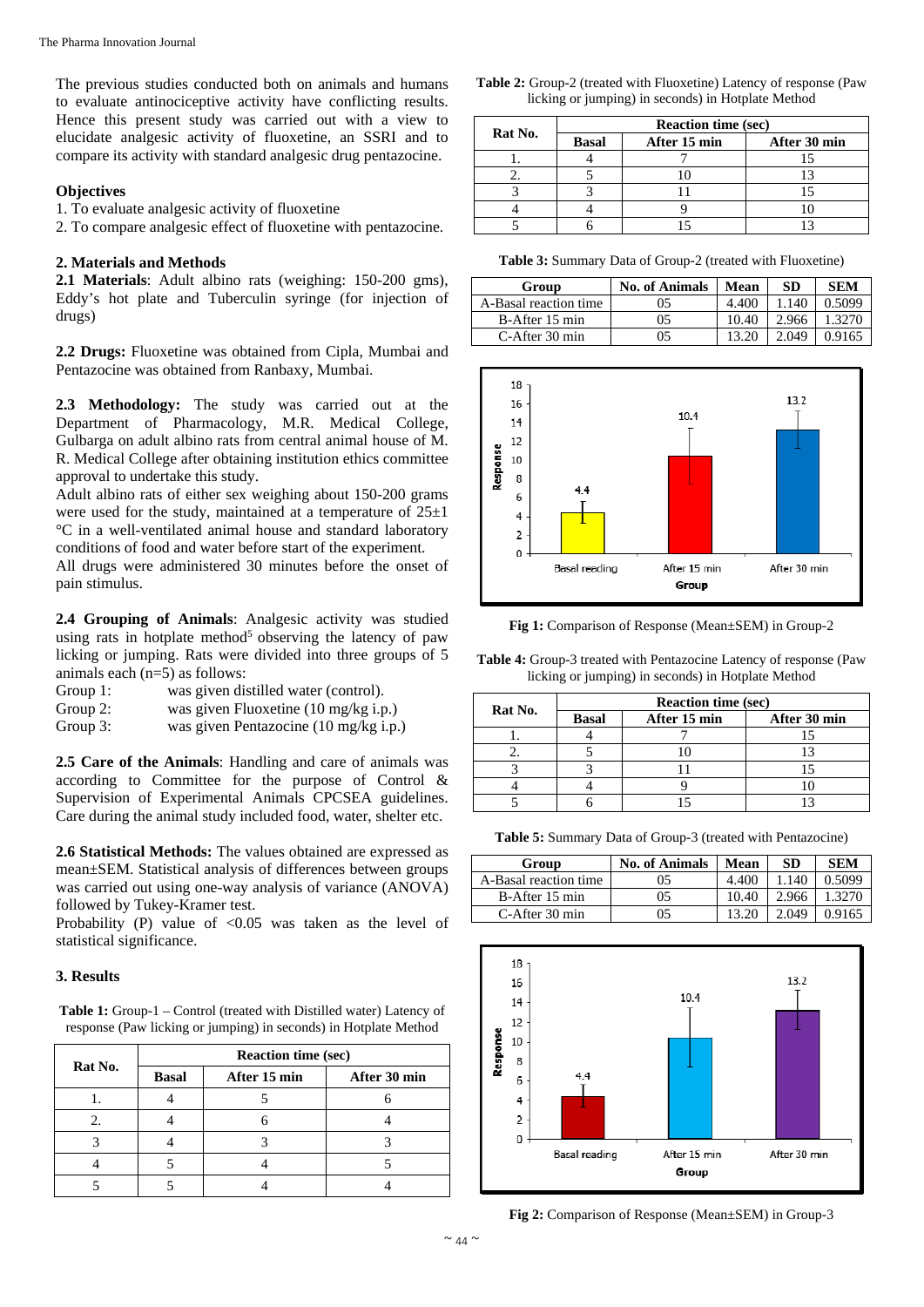#### **3.1 Anova Results for Hotplate Method**

**Tukey-Kramer multiple comparisons test:** If the value of q is greater than 3.773, then the p value is less than 0.05.

**Table 6:** Anova Results for Fluoxetine

| <b>Comparison</b>               | a-value | p-value |
|---------------------------------|---------|---------|
| Basal Vs 15 min                 | 6.145   | <0.01   |
| Basal Vs 30 min                 | 9.013   | 001 - ح |
| $15 \text{ vs } 30 \text{ min}$ | 2.868   | >0.05   |

Fluoxetine shows significant analgesic activity at both 15 and 30 minutes interval with p-values of <0.01 and <0.001 respectively, but no difference was found in activity at intervals of 15 and 30 mins.

**Table 7:** Anova Results for Pentazocine

| <b>Comparison</b>               | a-value | p-value |
|---------------------------------|---------|---------|
| Basal Vs 15 min                 | 6.145   | ∠∩ ∩1   |
| Basal Vs 30 min                 | 9.013   | ∕∩ ∩∩1  |
| $15 \text{ vs } 30 \text{ min}$ | 2.868   | >0.05   |

Pentazocine shows significant analgesic activity at both 15 and 30 minutes interval with a p-value of  $\langle 0.01 \rangle$  and  $\langle 0.001 \rangle$ respectively. Pentazocine does not show significant difference in activity at 15 and 30 minutes interval.

#### **4. Discussion**

The study was conducted using three groups of albino rats.  $1<sup>st</sup>$ group acted as control not receiving any drug except distilled water. Drugs, fluoxetine and pentazocine were administered to the remaining groups of animals as per protocol. Effect of fluoxetine on nociception was studied and was compared with standard analgesic drug pentazocine.

Analgesic activity of fluoxetine has been extensively studied in animal nociceptive models with conflicting results. Hence, the current study was undertaken to evaluate the antinociceptive activity of fluoxetine using Eddy's hot plate method in rats.

The present study showed that fluoxetine demonstrates significant analgesic activity (p-value  $\leq 0.01$  at 15 min interval and < 0.001 at 30 min interval) in Eddy's hot plate method.

Hotplate analgesic method evaluates only centrally acting analgesics like opioids (e.g., Morphine). Significant activity of fluoxetine in hotplate method points towards central action of fluoxetine.

Studies conducted by P.N. Kurlekar and J.D. Bhatt [6] (2004), Schreiber S and Pick CG<sup>[7]</sup> (2006) and Nayebi A.M. *et al.* <sup>[8]</sup> (2009), Ada Raphaeli *et al.*  $[9]$  (2009) found analgesic activity of fluoxetine to be significant in various analgesic activity screening models. Whereas D.Margalit and M. Segal [10] (1979), Mitchell B. Max *et al.* [11] (1992) and J. Sawynok *et al.* [12] (1999) using various analgesic screening models using rodent animals found fluoxetine to be lacking significant analgesic activity.

The possible mechanisms of action for analgesia proposed are [13]:

- 1) Inhibition of GIRK channels
- 2) Inhibition of serotonin (5-hydroxytryptamine; 5-HT) transporters
- 3) Inhibition of the functions of 5-HT2C and 5-HT3 receptors
- 4) Inhibition of nicotinic acetylcholine (Ach) receptors
- 5) Inhibition of voltage-gated  $Ca^{2+}$ , Na<sup>+</sup> and K<sup>+</sup> channels and Cl- channels
- 6) Agonistic action at  $\mu$ -opioid receptors [14].

### **5. Conclusion**

Fluoxetine is an SSRI and one of the most commonly prescribed drug for depression. It is proven to act at multiple sites like serotonin transporter and opioid  $\mu$  receptor, both of which may play a role in its analgesic activity.

Because depression is the most common emotional disturbance in patients with chronic pain, an antidepressant with analgesic activity comparable to TCAs and at the same time with better adverse effect profile will be a welcome discovery.

From the present study it is apparent that fluoxetine has significant activity in central analgesic activity model i.e., hotplate method. If proved to be effective from further studies as an effective analgesic, it may be beneficial in patients with chronic pain and associated depression.

#### **6. Reference**

1. De Heer EW, Gerrits MMJG, Beekman ATF, Dekker J, van Marwijk HWJ *et al.* The Association of Depression and Anxiety with Pain: A Study from NESDA. PLoS ONE 2014 9(10):e106907.

doi:10.1371/journal.pone.0106907.

- 2. O'Neil, Christine K, Joseph T Hanlon, Zachary A. Marcum. "Adverse Effects of Analgesics Commonly Used by Older Adults with Osteoarthritis: Focus on Non-Opioid and Opioid Analgesics." The American journal of geriatric pharmacotherapy 2012; 10(6):331-342.
- 3. Anthony S. Fauci *et al.* Harrison's principles of internal medicine. Edn 17, USA: Mcgraw hill, 2008, 81-86.
- 4. Saarto T, Wiffen PJ. Antidepressants for neuropathic pain. Cochrane Database of Systematic Reviews. Art. No.: CD005454, 2007, 4.
- 5. Eddy NB, Leimbach DJ. Synthetic analgesics: II. Dithienyl butenyl – and dithienylbutenyl amines. Journal of Pharmacology & Experimental Therapeutics 1953; 107:385-393.
- 6. Kurlekar PN, Bhatt JD. Study of the antinociceptive activity of fluoxetine and its interaction with morphine and naloxone in mice. Indian J Pharmacol 2004; 36:369- 72.
- 7. Schreiber S, Pick CG. From selective to highly selective SSRIs: A comparison of the antinociceptive properties of fluoxetine, fluvoxamine, citalopram and escitalopram. European Journal of Neuropsycho-pharmacology 2006; 16(6):464-468.
- 8. Nayebi AM, Rezazadeh H, Parsa Y. Effect of fluoxetine on tolerance to the analgesic effect of morphine in mice with skin cancer. Pharmacological Reports 2009; 61(3):453-458.
- 9. Ada Rephaeli, Irit Gil-Ad. Ana Aharoni, Igor Tarasenko, Nataly Tarasenko, Yona Geffen et al. γ-amino butyric acid amines of nortriptyline and fluoxetine display improved pain suppressing activity. Journal of Medicinal Chemistry 2009; 52(9):3010-3017.
- 10. Margalit D, Segal M. A Pharmacologic Study of Analgesia Produced by Stimulation of the Nucleus Locus Coeruleus. Journal of Psychopharmacology 1979; 62:169- 173.
- 11. Mitchell B Max, Sue A Lynch, Joanne Muir RN, Susan E Shoaf, Bruce Smoller, Ronald Dubner. Effects of Desipramine, Amitriptyline, and Fluoxetine on Pain in Diabetic Neuropathy. New England Journal of Medicine 1992; 326:1250-1256.
- 12. Sawynok J, Esser MJ, Reid AR. Peripheral antinociceptive actions of desipramine and fluoxetine in